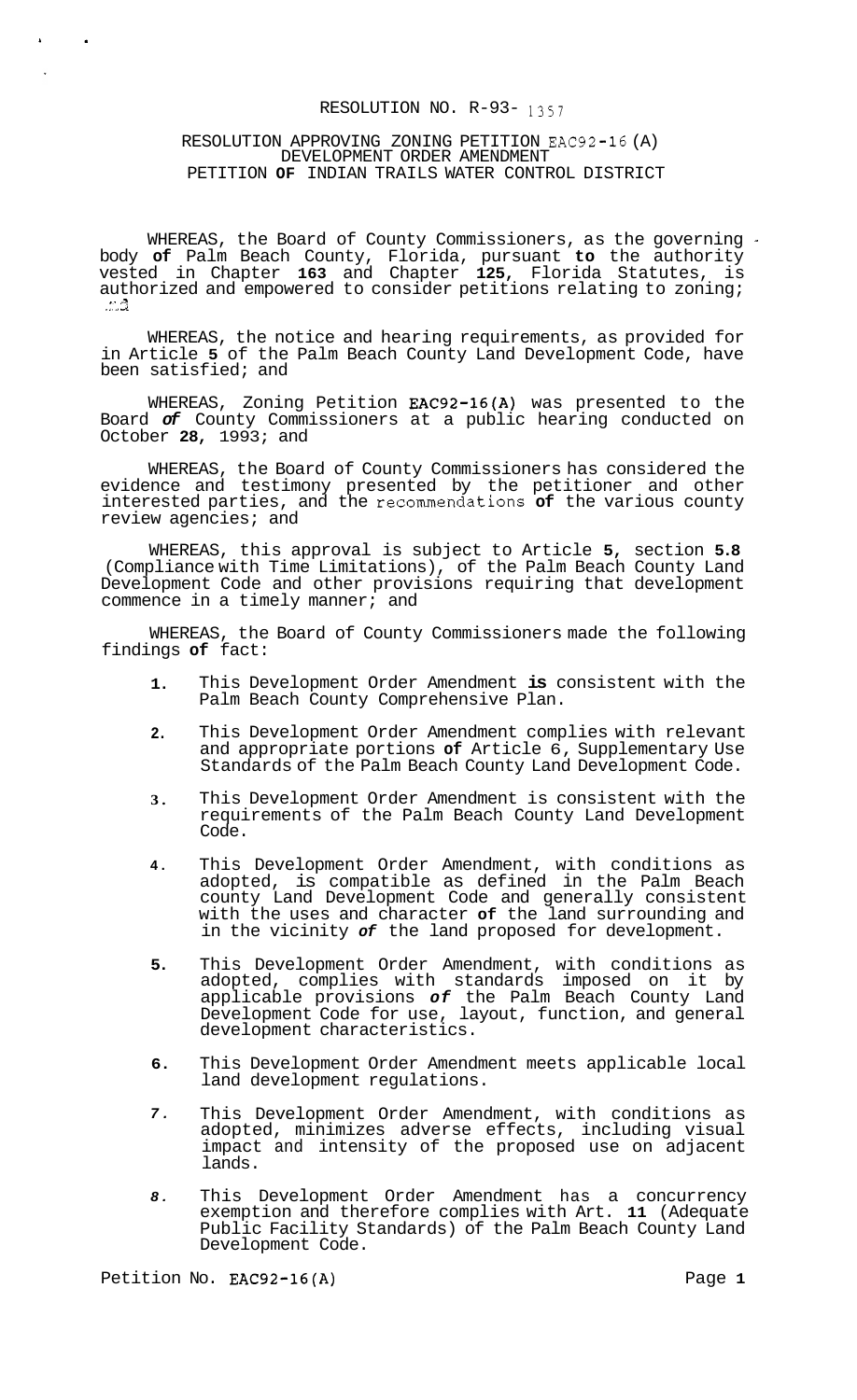- **9.** This Development Order Amendment, with conditions as adopted, minimizes environmental impacts, including but<br>not limited to water, air, stormwater management, limited to water, air, stormwater management,<br>ife, vegetation, wetlands and the natural wildlife, vegetation, wetlands and the natural functioning **of** the environment.
- 10. This Development Order Amendment, with conditions as adopted, will result in logical, timely and orderly development patterns.

WHEREAS, Article **5 of** the Palm Beach County Land Development Code requires that the action of the Board of County Commissioners be adopted by resolution.

NOW, THEREFORE, BE IT RESOLVED **BY** THE BOARD OF COUNTY COMMISSIONERS OF PALM BEACH COUNTY, FLORIDA, that Zoning Petition F.AC92-16(A), the petition of INDIAN TRAILS WATER CONTROL DISTRICT **for** a DEVELOPMENT ORDER AMENDMENT WITH EXPEDITED APPLICATION CONSIDERATION (EAC) **in** the Agricultural Residential **(AR)** Zoning District, to amend Conditions A.l and A.3, Resolution No. R-92-1817 (Building Square Footage & Building Height), previously approved on a parcel of land legally described in EXHIBIT A, attached hereto and made **a** part hereof, and generally located on a vicinity sketch as shown **on** EXHIBIT B, attached hereto and made a part hereof, was approved on October *28,* 1993, subject to the conditions **of** approval described in EXHIBIT C, attached hereto and made a part hereof.

commissioner **Marcus** moved for the approval **of** the Resolution.

The motion was seconded by Commissioner *\_Aaronson* and, upon being put to a vote, the vote was as follows:

The Chair thereupon declared that the resolution was duly passed and adopted this 28th day **of** October, 1993.

APPROVED **AS** TO FORM AND LEGAL SUFFICIENCY PALM BEACH COUNTY, FLORIDA BY ITS BOARD OF COUNTY COMMISSIONERS

DORO HY H. WILKEN, BY: J **1** 1. DEPUTY CLERK

BY: **ATTORNEY** 

Petition No. EAC92-16(A) **Page 2 Page 2**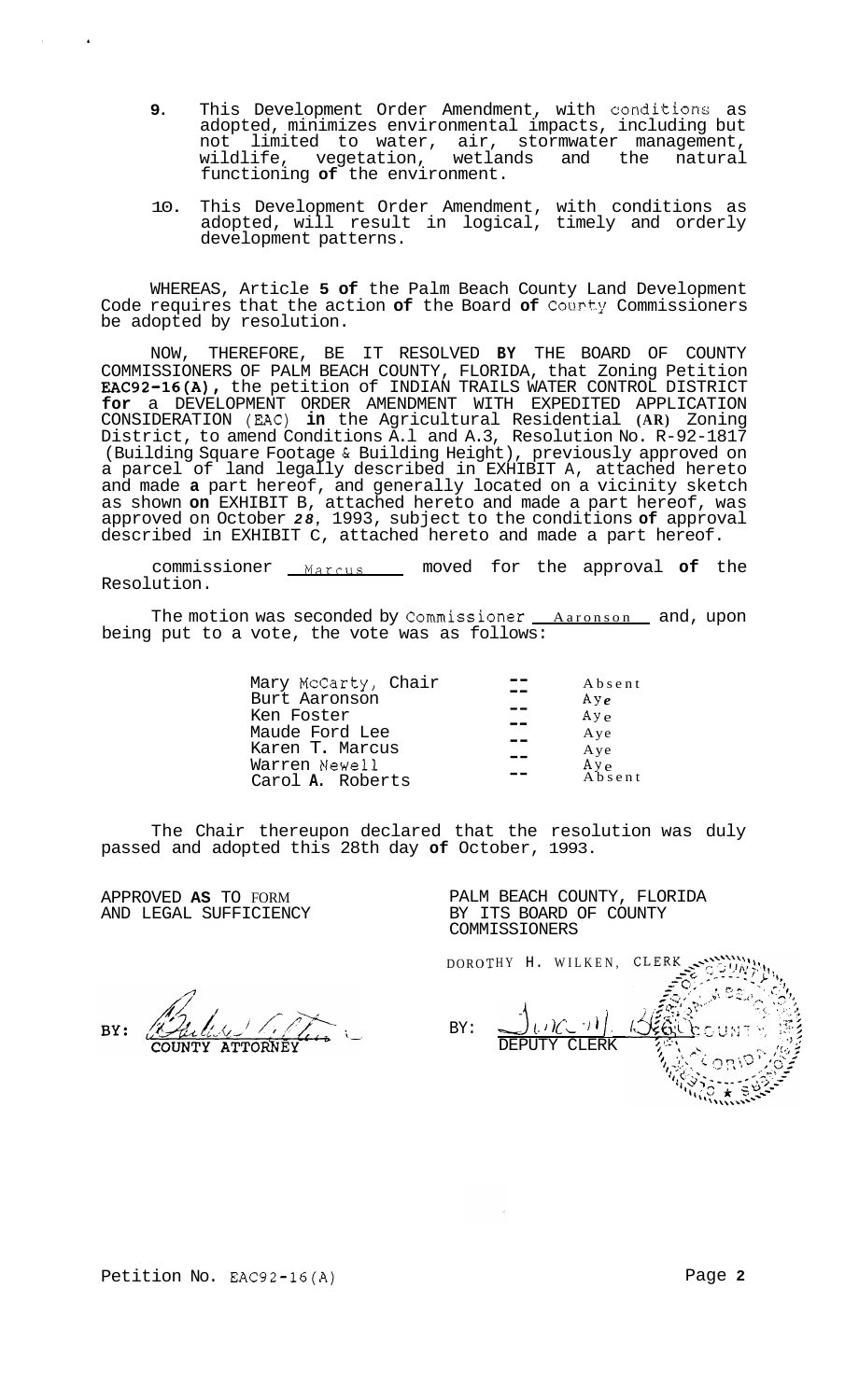## **EXHIBIT i?,**

#### **LEGAL DESCRIPTION**

**THE NORTH 241.5' OF THE SOUTH 572' OF THE WEST 448' OF THE EAST 2788' OF SECTION 33, TOWNSHIP 42 SOUTH, RANGE 41 EAST, SUBJECT TO** *AN*  **EASEMENT TO INDIAN TRAIL WATER CONTROL DISTRICT FOR ROAD AND DRAINAGE PURPOSES OVER THE NORTH 32.5' AND THE WEST 30'.** 

**AS MEASURED PARALLEL TO THE EAST** *AND* **BOUTH BECTION LINES.** 

**CONTAINING 2.475 ACRES, 107,802 SQ. FT.**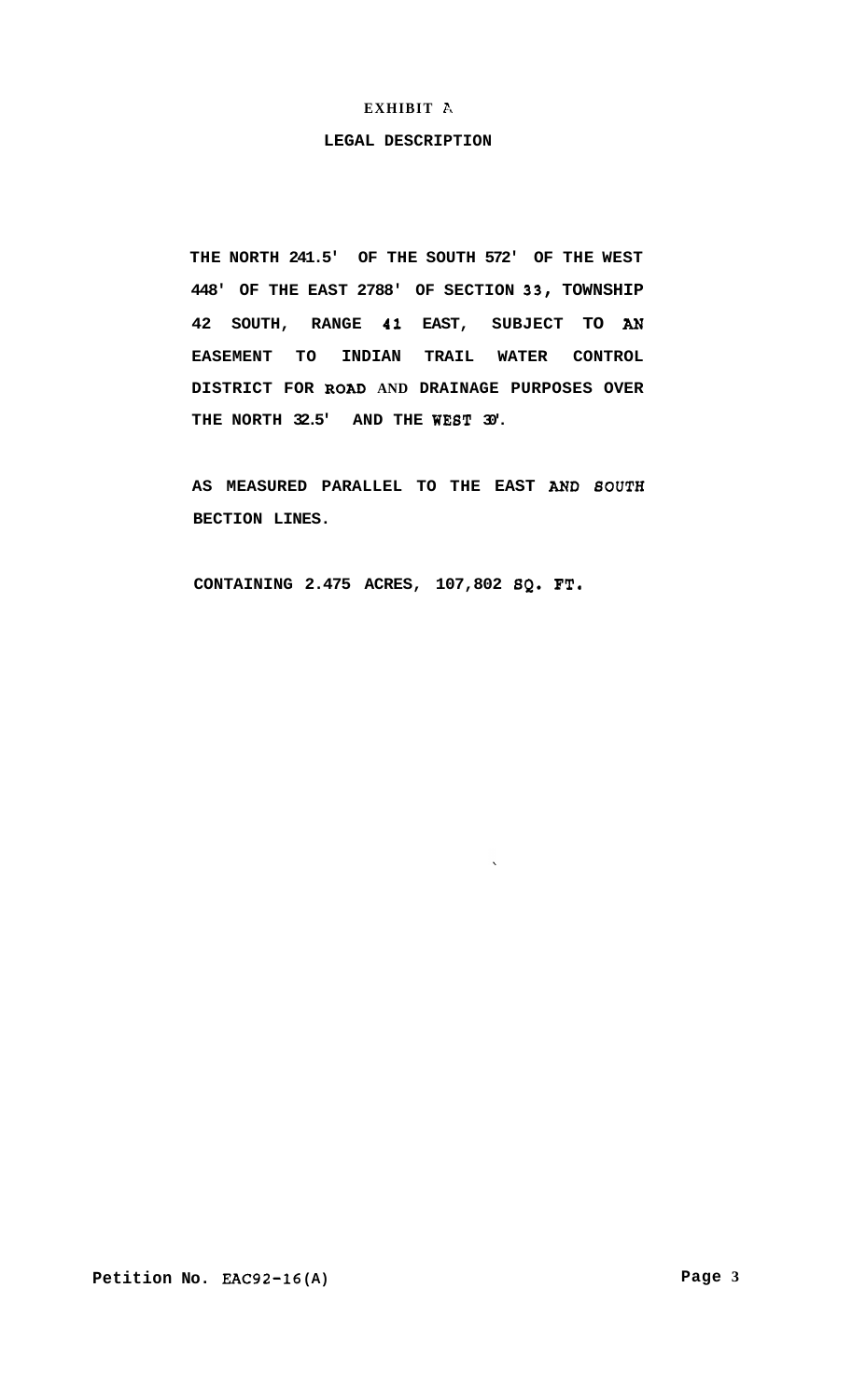## **EXHIBIT B**

# **LOCATION SKETCH**



**Petition No. EAC92-16(A) October, 1993** 

,

المرد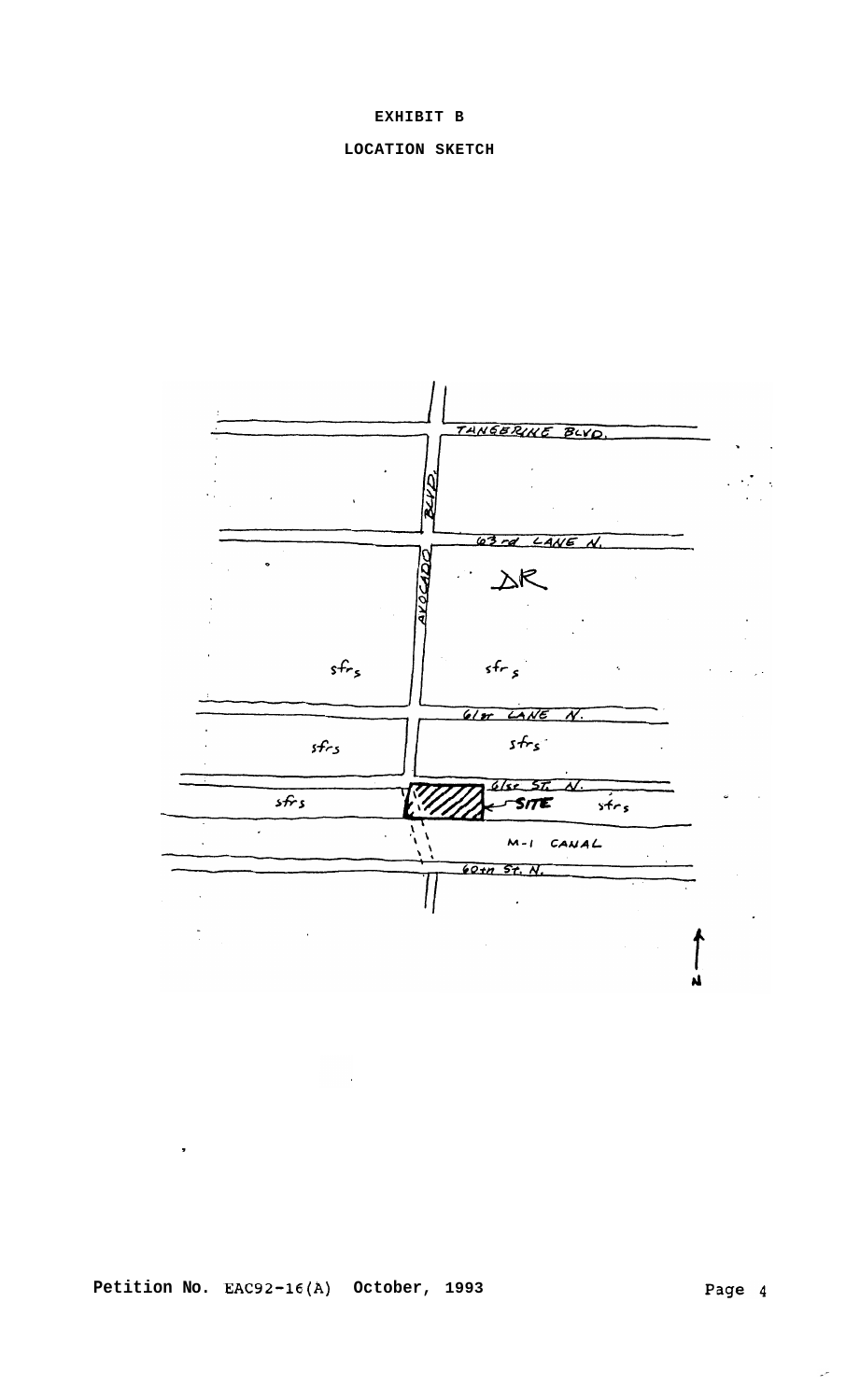#### EXHIBIT **C**

### CONDITIONS **OF** APPROVAL

### **A.** BUILDING AND SITE DESIGN

1. condition A.l. of Resolution R-92-1817, which currently states:

Total gross floor area shall be limited to a maximum of **3374** square feet.

**Is** hereby deleted.

- **2.**  The minimum setback for all structures adjacent to the east property line shall be one hundred ten **(110)** fest. (BUILDING)
- **3.**  Condition A.3. of Resolution R-92-1817, which currently states:

The maximum height, from grade to roof line, for all structures shall not exceed twenty *(20)* feet. (BUILDING)

Is hereby deleted.

- **4.**  Architectural character and treatment, including a pitched roof, which is compatible and harmonious with abutting development shall be provided on all sides of<br>the building. (BUILDING) the building.
- **5.**  All air conditioning and mechanical equipment shall be ground mounted adjacent to the building and screened from view on all sides in a manner consistent with the cclor and character **of** the principle structure or equivalent landscape material. (BUILDING)

#### **B.** DUMPSTER

**1.** All areas or receptacles for the storage and disposal. **of**  trash, garbage or vegetation, such as dumpsters and trash compactors, shall not be located within one hundred (I *00)*  feet of any property line; shall be confined to ar'eas designated on the site plan and shall be screened ky a solid opaque enclosure. The open end of the enclos.ure shall have an obscuring, opaque gate.

All exterior sides of such enclosures, except the open end, shall be landscaped with thirty (30) inch high shrub and hedge material planted twenty-four (24) inches on center at installation. Alternative landscaping may be permitted which is acceptable to the Zoning Divisj.on. This provision shall not apply to litter contairiers provided for the convenience **of** pedestrians. (BUILD!:NG-ZONING)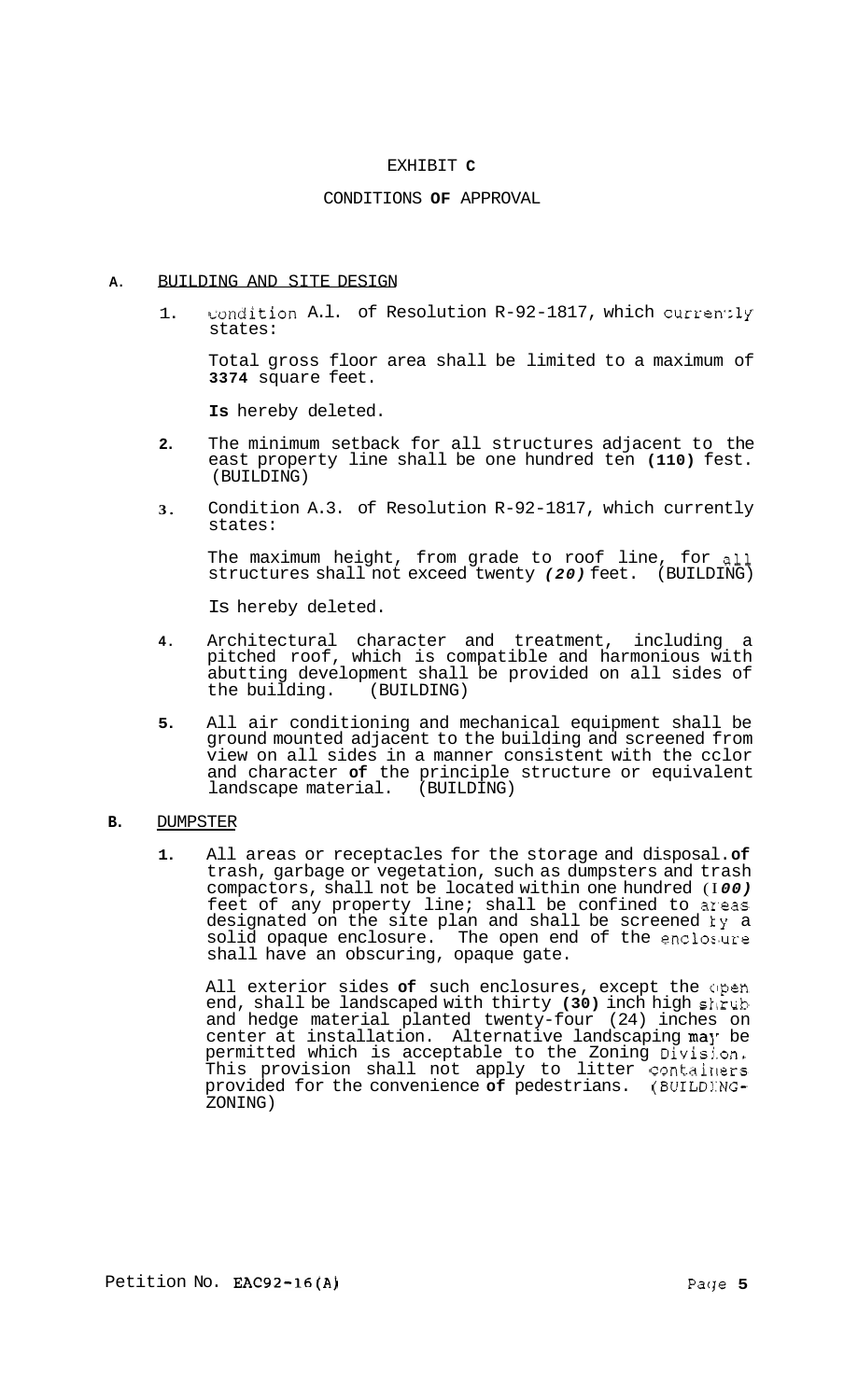## C. ENVIRONMENTAL RESOURCES MANAGEMENT

**1.** Preserve areas located on-site shall be labeled on the site plan and identified on a certified metes and bounds survey by a registered land surveyor. The metes and bounds survey shall be submitted to ERM and approved prior to site plan certification. Preserve areas shall be preserved with intact canopy, understory and ground cover and maintained without surface alteration or infringement by drainage or utility easements. Preserve areas shall be identified on any plat required for development. A management plan that addresses the maintenance **of** the preserve area including the continued removal of invasive exotic species shall be submitted to the Department of Environmental Resources Management concurrent with the application to the Site Plan Review Committee and approved by the Department prior to site plan certification. Prior to issuance of the vegetation removal permit, appropriate barricades shall be erected around the preserve area that will prevent any encroachment of any kind into the preserve. (ERM)

## D. HEALTH

1. The application and engineering plans to construct on site potable water supply and/or on-site sewage dispcsal system must be submitted to the Health Unit prior to applying for a building permit. (HEALTH)

## E. ENGINEERING

- 1. The Developer shall provide discharge control and treatment for the storm-water runoff in accordance with all applicable agency requirements in effect at the time of the permit application. However, at a minimum, this development shall retain on-site the storm-water ruroff generated by a three (3) year-one (1) hour storm with a total rainfall of **3** inches as required by the Permit Section, Land Development Division. The drainage system shall be maintained in an acceptable condition as approved by the County Engineer. In the event that the drainage system is not adequately maintained as determined by the County Engineer, this matter will be referred to the Code Enforcement Board for enforcement. (ENGINEERING)
- 2. Prior **to** the issuance of a building permit, the contract for the paving of Avocado Avenue from the project entrance to Orange Boulevard shall be let. Prior to the issuance of a certificate of occupancy, construction shall be completed. (BUILDING-ENGINEERING) Completed.
- **3.** Prior to July 1, 1993, the property owner shall convey a *60* foot perpetual access easement to the public for Avocado Boulevard in a form acceptable to the Cocnty Attorney and County Engineering Department. (ENGINEERING) Completed.

## F. LANDSCAPING - GENERAL

**1.** Prior to site plan certification, the petitioner skall submit a Landscape Betterment Plan for review and approval by the Zoning Division. The Landsc ape Betterment Plan shall demonstrate conformance to all Landscape Code requirements and conditions of approval. (ZONING)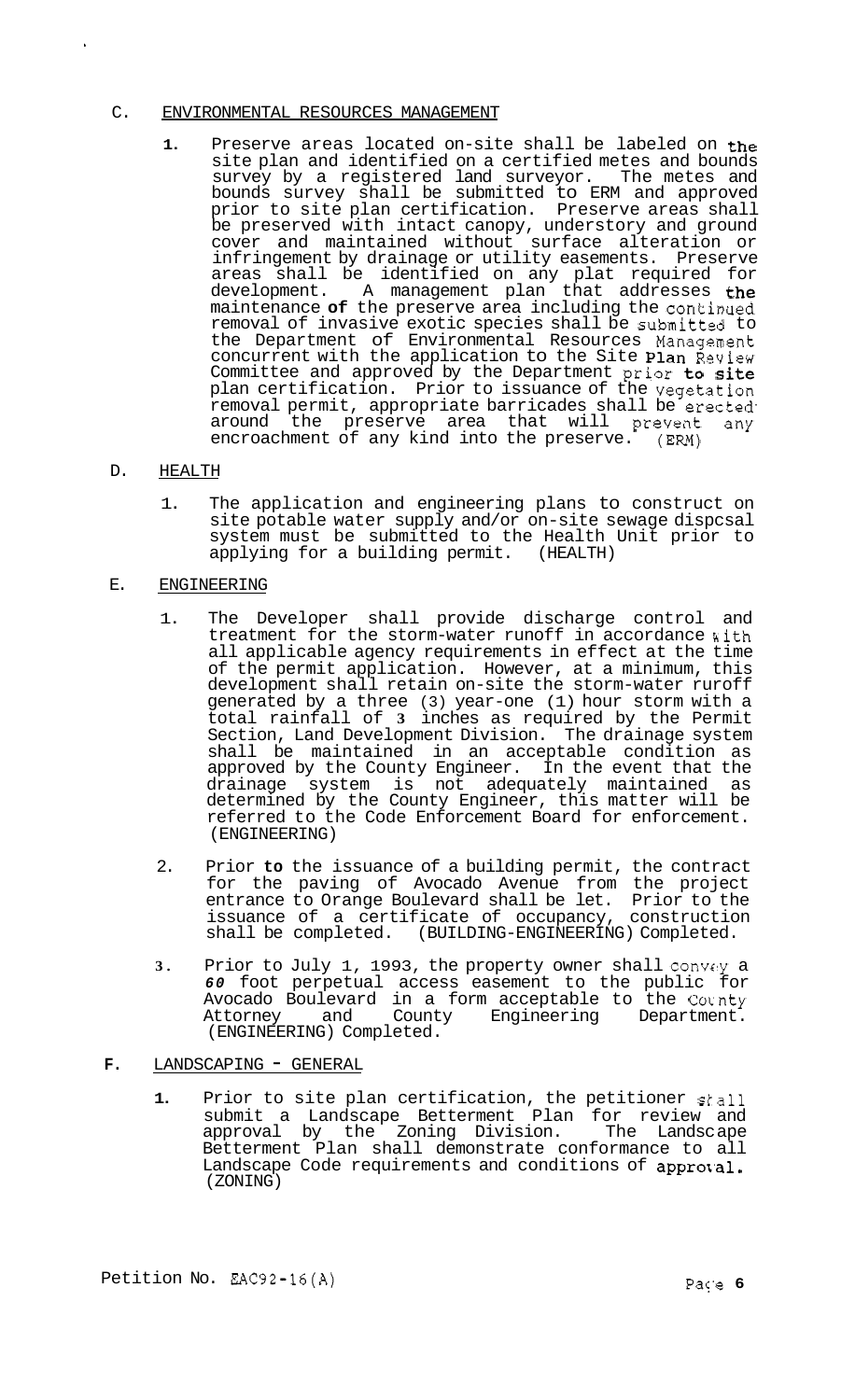- **2.** All required trees in landscape buffer strips shall muet the following minimum standards:
	- **a.** Tree height: fourteen ( **14)** feet .
	- **b.** Trunk diameter: **3.5** inches measured **4.5** fleet above grade.
	- *c.* Canopy diameter: seven *(7)* feet. Diameter sh.311 be determined by the average canopy radius at; **3**  points measured from the trunk to the outerm3st branch tip. Each radius shall measure at least **3.5**  feet in length. (ZONING)

## **G.** LIGHTING

- **1.** All outdoor lighting used to illuminate the premises and identification signs shall be of low intensity, shielded and directed down and away from adjacent properties and streets. (CODE ENFORCEMENT)
- **2.** All lighting fixtures shall not exceed twenty *(20)* feet in height.
- **3.** All outdoor lighting shall be extinguished no later than **11:OO** p.m. Security lighting only is excluded from this requirement. (CODE ENFORCEMENT)

## **H.** SIGNS

- **1.** signs fronting on Avocado Blvd. shall be limited as follows:
	- a. Maximum sign height, measured from finished grade  $\overline{\phantom{a}}$ six (6) feet;
	- **b.** Maximum sign face area per side  **20** square feat;
	- *c.* Maximum number of signs one **(1).** (BUILDING)
- **2. No** signs shall be permitted on 61st Street North.
- **3.** If, prior to the issuance of a building permit for the project, the Sign Code is amended to **be** more restric1:ive than the conditions of approval, the regulations **of** the amended Sign Code shall supersede all sign-related conditions of approval. (ZONING)

# I. **UNITY OF** TITLE

**1.** Simultaneously with submittal of the site plan to the Site Plan Review Committee, the petitioner shall submit a Unity of Title for the entire subject property i.n a form acceptable to the County Attorney's Office. P::ior to site plan certification, petitioner shall record the Unity of Title shall in the public record in a :form acceptable to the County Attorney's Office. (COIJNTY ATTORNEY)

#### **J.** VEGETATION

**1.** The petitioner shall preserve and/or relocate the existing native vegetation approved by the Zoning Division and shall incorporate it into the project design. Clearing of native vegetation shall be limited to building pad, retention area and vehicular use area only. (ZONING)